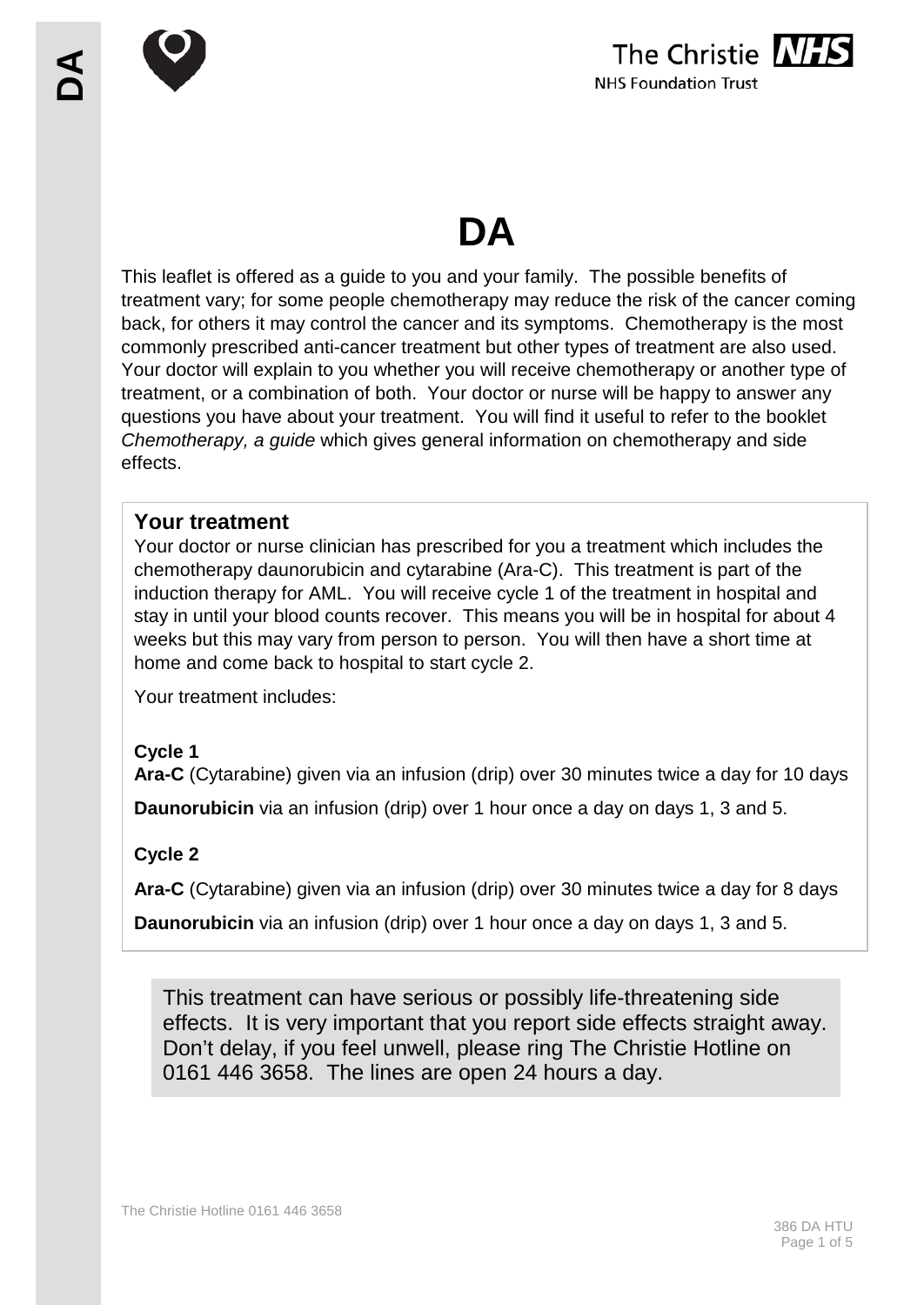#### **Increased risk of serious infection**

You are vulnerable to infection while you are having chemotherapy. Minor infections can become life-threatening in a matter of hours if left untreated. Symptoms of infection include fever, shivering, sweats, sore throat, diarrhoea, discomfort when you pass urine, cough or breathlessness. We recommend that you use a digital thermometer so you can check your temperature. You can buy one from your local chemist.

#### **If you feel unwell, you have symptoms of an infection or your temperature is 37.5ºC or above or below 36ºC contact The Christie Hotline straight away**.

# **Possible side effects**

Chemotherapy can cause many different side effects. Some are more likely to occur than others. Everyone is different and not everyone gets all the side effects. Most side effects are usually temporary, but in some rare cases they can be life-threatening. It is important to tell your hospital doctor or nurse about any side effects so they can be monitored and, where possible, treated.

#### **Common side effects (more than 1 in 10)**

#### • **Daunorubicin**

Daunorubicin because of its red colour may discolour your urine red or pink for the first few times following treatment. This is perfectly normal and nothing to worry about.

#### • **Anaemia (low number of red blood cells)**

While having this treatment you may become anaemic. This may make you feel tired and breathless. Let your doctor or nurse know if these symptoms are a problem. You may need a blood transfusion.

#### • **Bruising or bleeding**

This treatment can reduce the production of platelets which help the blood clot. Let your doctor know if you have any unexplained bruising or bleeding, such as nosebleeds, bloodspots or rashes on the skin, and bleeding gums. You may need a platelet transfusion.

You will have a routine blood test every day while you are in hospital to monitor the effects of the chemotherapy**,** but please tell your nurse if you experience any of the symptoms listed above.

#### • **Nausea and vomiting (sickness)**

The severity of this varies from person to person. Anti-sickness medication will be given along with your chemotherapy to prevent this. If you continue to feel or be sick, tell your nurse because your anti-sickness medication may need to be changed or increased.

#### • **Hair loss**

Hair loss is usually total. The hair falls out gradually 10 to 14 days following your first course of treatment. The time scale varies from person to person. Please remember that this is a temporary side effect and your hair will grow back when your treatment is completed. If you would like an appointment with the wig service, this can be arranged for you. Ask the staff for a copy of the 'Wig Fitting Service'.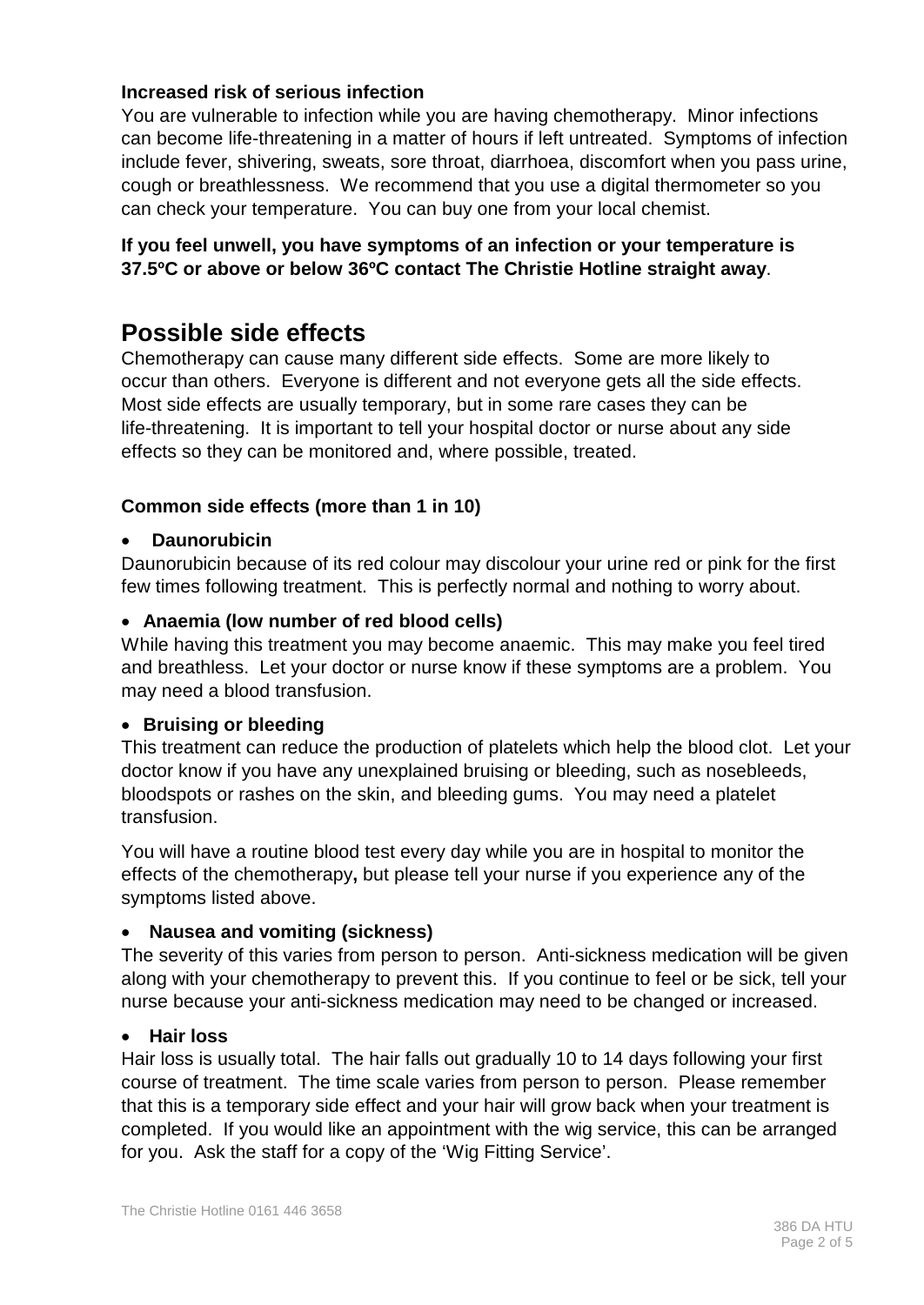#### • **Lethargy**

Some chemotherapy may make you feel tired and lacking in energy. It can be frustrating when you feel unable to cope with routine tasks. If you do feel tired, take rest when necessary. Gentle exercise such as walking can be beneficial.

#### **Uncommon side effects (less than 1 in 10)**

• **Ara-C** can sometimes cause a syndrome that can result in some or all of the following: fever, weakness and aching in your muscles and bones, a rash and pain in the chest. This will not affect everyone and will disappear soon after the cytarabine infusions stop.

• **Extravasation** is when chemotherapy leaks outside the vein. If you develop redness, soreness or pain at the injection site **at any time** please let us know straightaway.

#### • **Diarrhoea**

If this becomes a problem during or after your treatment, anti-diarrhoea tablets can be prescribed by your doctor. Ask the staff for a copy of 'Eating: Help Yourself' which has some useful ideas about diet when you are having treatment.

#### • **Sore mouth**

Your mouth may become sore or dry, or you may notice small mouth ulcers during this treatment. Drinking plenty of fluids and cleaning your teeth regularly and gently with a soft toothbrush can help to reduce the risk of this happening. We can prescribe a mouthwash for you to use during treatment. You can dilute this with water if your mouth is sore. Ask your doctor or nurse for further advice. There is also general mouth care information in the chemotherapy booklet. If you continue to have a sore mouth, please contact The Christie Hotline.

Occasionally during treatment you may experience a **strange taste**, sometimes described as metallic or bitter. A strongly flavoured sweet or mint will help to disguise this.

#### **Rare side effects (less than 1 in 100)**

#### • **Irregular heart beats**

Occasionally this can happen as a result of the daunorubicin. It is quite rare if your heart is healthy and is usually reversible. Please make sure you tell a doctor if your heart beat feels different from normal or you have pains in the chest.

#### • **Skin changes**

Sometimes as a result of the chemotherapy, your skin may appear **darker** in colour or lightly tanned, especially around the joints. This is known as hyperpigmentation. The skin will return to normal when treatment is finished. Some chemotherapy can make your skin more **sensitive to the sun** than usual. Sit in the shade, avoid too much sun and use a sunblock cream. Asian and African-Caribbean people may develop noticeable light patches on their skin.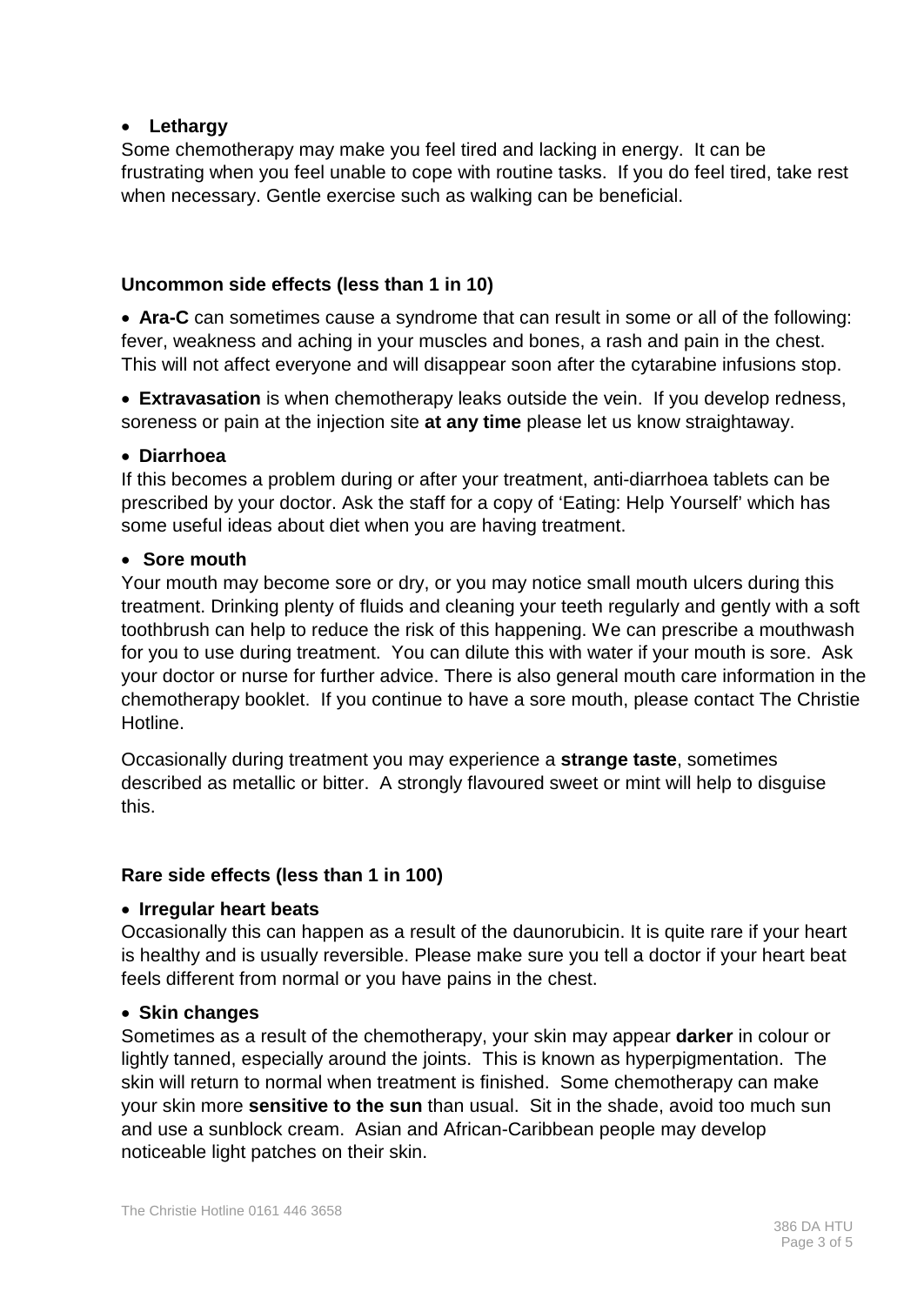#### **Serious and potentially life threatening side effects**

In a small proportion of patients chemotherapy can result in very severe side effects which may rarely result in death. The team caring for you will discuss the risk of these side effects with you.

# **Sex, contraception & fertility**

**Protecting your partner and contraception:** We recommend that you or your partner use a condom during sexual intercourse while you are having the course of chemotherapy. Chemotherapy is dangerous to unborn babies and this will also protect you and your partner from any chemotherapy drugs that may be present in semen and in the vagina. If you suspect that you may be pregnant please tell your doctor immediately.

**Fertility:** This chemotherapy may affect your ability to have children. Your doctor or nurse should have discussed this with you. If not, please ask them before you start treatment.

# **Late side effects**

Some side effects may become evident only after a number of years. In reaching any decision with you about treatment, the potential benefit you receive from treatment will be weighed against the risks of serious long term side effects to the heart, lungs, kidneys and bone marrow. With some drugs there is also a small but definite risk of developing another cancer. If any of these problems specifically applies to you, the doctor will discuss these with you and note this on your consent form.

## **Contacts**

If you have any general questions or concerns about your treatment, please contact the Haematology and Transplant Unit.

- Jo Tomlins, Haematology Nurse Clinician 0161 446 8010
	-
- General enquiries 0161 446 3000
- Haematology and Transplant day unit 0161 446 3924
- 
- 
- For urgent advice ring The Christie Hotline 0161 446 3658 (24 hours)

Your consultant is: .....................................................................

Your hospital number is: ...........................................................

Your key worker is: ....................................................................



**The Christie Patient Information Service July 2014 CHR/HTU/CT/386/08.12.04 Version 5 Review date: July 2017**